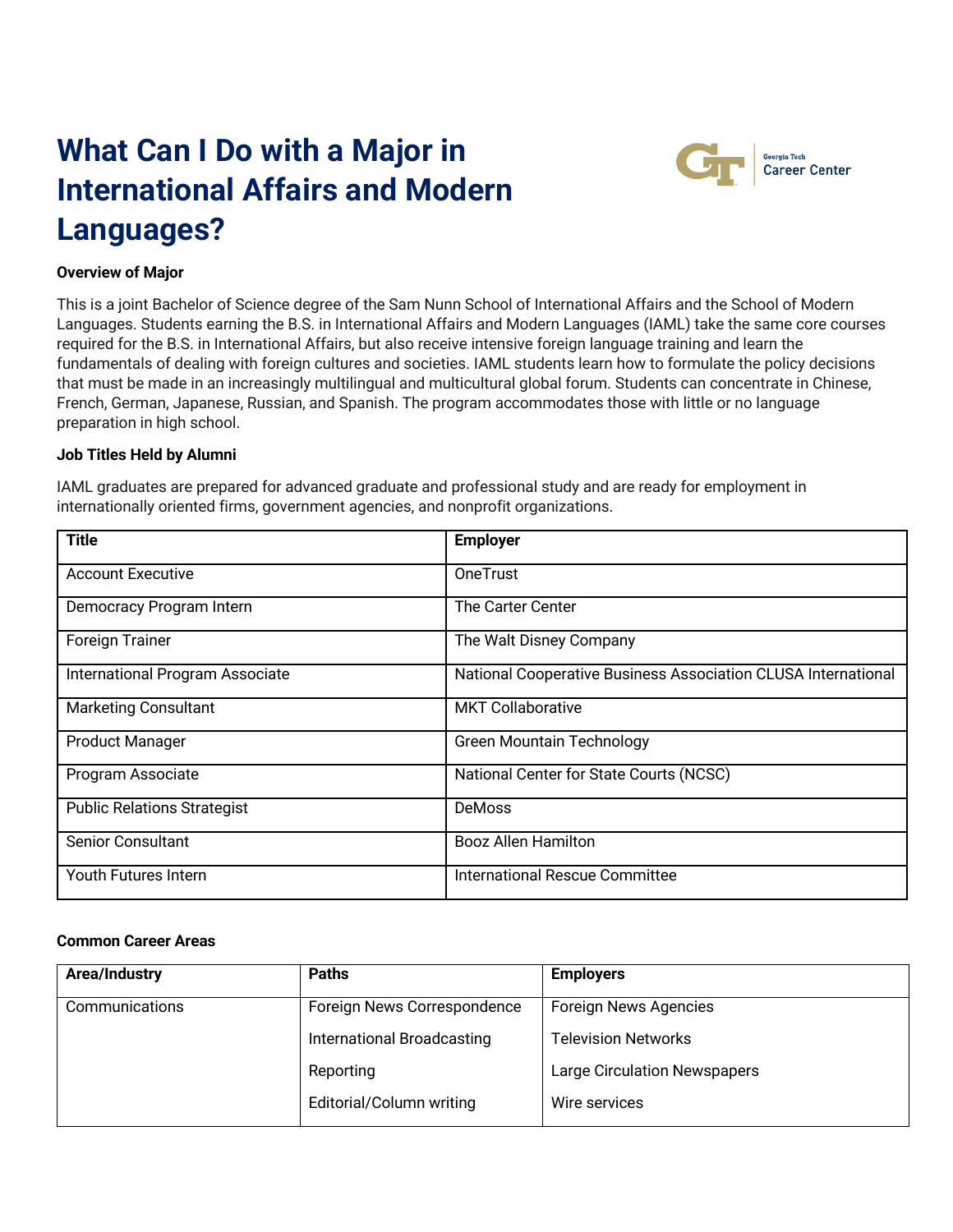|                                 | Investigative Journalism                                                                                                                                                  | <b>Trade Newspapers</b>                                                                                                                                                                                                                                  |
|---------------------------------|---------------------------------------------------------------------------------------------------------------------------------------------------------------------------|----------------------------------------------------------------------------------------------------------------------------------------------------------------------------------------------------------------------------------------------------------|
|                                 |                                                                                                                                                                           | <b>Online Publishers</b>                                                                                                                                                                                                                                 |
|                                 |                                                                                                                                                                           |                                                                                                                                                                                                                                                          |
| <b>International Business</b>   | Management                                                                                                                                                                | <b>International Companies:</b>                                                                                                                                                                                                                          |
|                                 | Human Resources<br><b>Labor Relations</b><br><b>Banking and Finance</b><br>Economics<br>International Development<br>Product management<br><b>Supply Chain Management</b> | Foreign firms operating in the U.S.<br>U.S. firms operating in foreign countries<br>Domestic and Foreign Corporations<br><b>Multinational Service Firms</b><br><b>Global Small and Medium Enterprises</b><br>Domestic and Foreign Financial Institutions |
|                                 | <b>Healthcare Administration</b>                                                                                                                                          |                                                                                                                                                                                                                                                          |
|                                 | Importing/Exporting                                                                                                                                                       |                                                                                                                                                                                                                                                          |
|                                 | <b>Customer Service</b>                                                                                                                                                   |                                                                                                                                                                                                                                                          |
|                                 | Consulting                                                                                                                                                                |                                                                                                                                                                                                                                                          |
| <b>International Public Law</b> | Economic Law                                                                                                                                                              | <b>Federal Government</b>                                                                                                                                                                                                                                |
|                                 | Trade and Investment Law                                                                                                                                                  | Agency                                                                                                                                                                                                                                                   |
|                                 | <b>Commercial Arbitration</b>                                                                                                                                             | Law Firms with an International Practice                                                                                                                                                                                                                 |
|                                 | <b>Criminal Law</b>                                                                                                                                                       | <b>Overseas Law Firms</b>                                                                                                                                                                                                                                |
|                                 |                                                                                                                                                                           | Corporations                                                                                                                                                                                                                                             |
|                                 |                                                                                                                                                                           | Non-Governmental Organizations                                                                                                                                                                                                                           |
|                                 |                                                                                                                                                                           | <b>Consulting Firms</b>                                                                                                                                                                                                                                  |
| <b>International Relations</b>  | Diplomacy                                                                                                                                                                 | <b>United Nations</b>                                                                                                                                                                                                                                    |
|                                 | Peacekeeping                                                                                                                                                              | <b>Relief Agencies</b>                                                                                                                                                                                                                                   |
|                                 | Foreign Affairs                                                                                                                                                           | <b>Religious Organizations</b>                                                                                                                                                                                                                           |
|                                 | Program Administration                                                                                                                                                    | <b>Educational Institutions</b>                                                                                                                                                                                                                          |
|                                 | <b>Community Development</b>                                                                                                                                              | <b>Consulting Firms</b>                                                                                                                                                                                                                                  |
|                                 | <b>Policy Making and Analysis</b>                                                                                                                                         | Research Institutes                                                                                                                                                                                                                                      |
|                                 |                                                                                                                                                                           | <b>Federal Government</b>                                                                                                                                                                                                                                |
| Language Services/Education     | Teaching                                                                                                                                                                  | <b>International Schools</b>                                                                                                                                                                                                                             |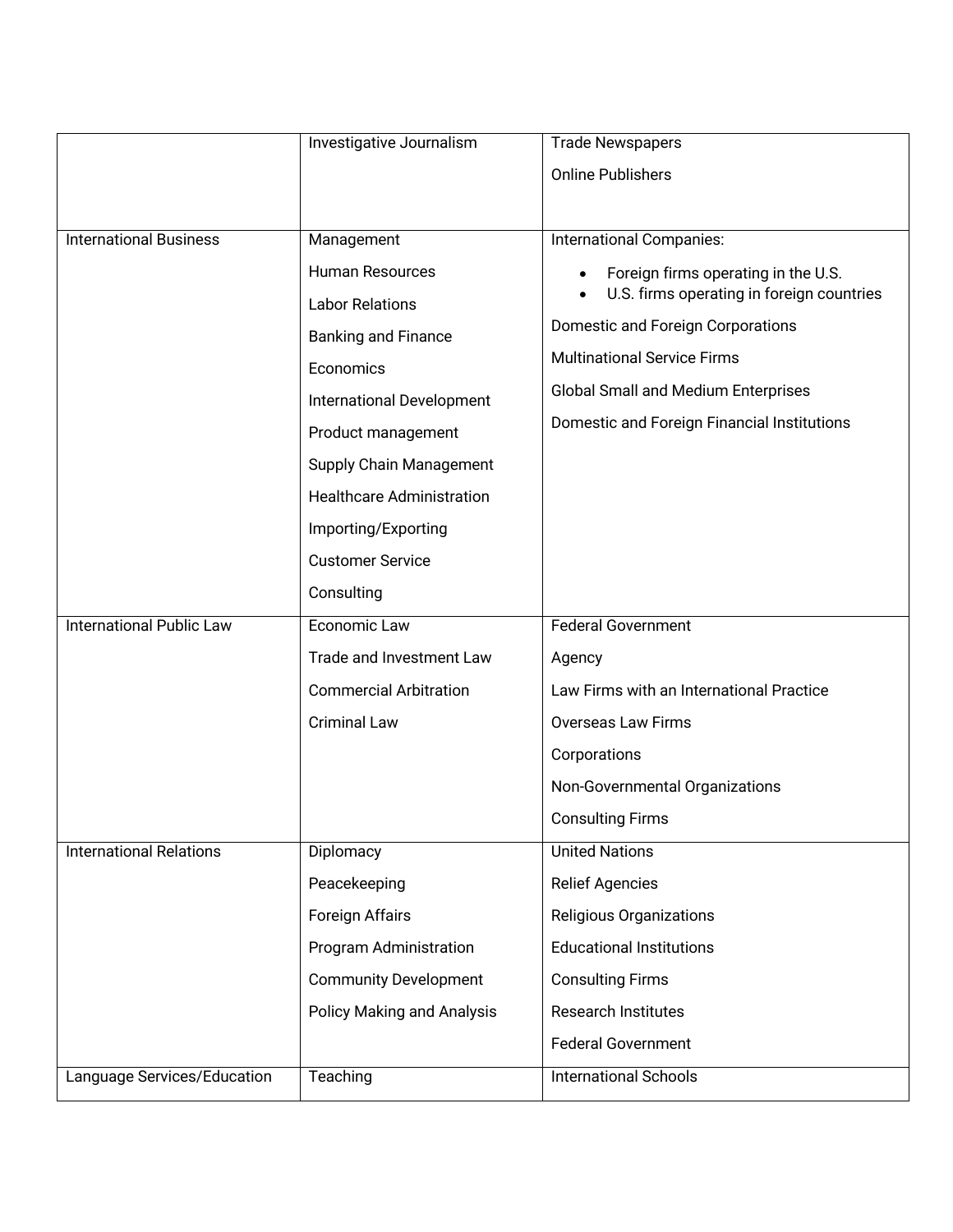|                           | <b>Curriculum Development</b>                     | <b>Overseas Dependents' Schools</b>         |
|---------------------------|---------------------------------------------------|---------------------------------------------|
|                           | Tutoring                                          | English Language Institutes                 |
|                           | Translating/Interpreting                          | Professional Language Schools               |
|                           | Research                                          | Non-Governmental Organizations              |
|                           |                                                   |                                             |
| Law                       | Law assistance                                    | Law Firms                                   |
|                           | Prosecution                                       | <b>State and Local Government</b>           |
|                           | Defense                                           | Corporations                                |
|                           | Contractual                                       | <b>Public Interest Organizations</b>        |
|                           | Corporate                                         |                                             |
|                           | Non-Profit or Public Interest                     |                                             |
|                           |                                                   |                                             |
| <b>Social Services</b>    | <b>Human Services Provision</b>                   | <b>United Nations</b>                       |
|                           | <b>Public Health</b>                              | <b>Federal Government</b>                   |
|                           | Disaster/Disease Relief                           | <b>Private Voluntary Organizations</b>      |
|                           | Economic Development                              | <b>Humanitarian Services</b>                |
|                           | <b>Community Development</b>                      | Religious Organizations                     |
|                           |                                                   | <b>Relief Agencies</b>                      |
|                           |                                                   |                                             |
| <b>Travel and Tourism</b> | <b>International Airline Services</b>             | Tour and Excursion Companies                |
|                           | <b>Booking and Reservations</b>                   | <b>Travel Agencies</b>                      |
|                           | <b>Travel Services/Guidance</b>                   | Lodging: Hotels/Motels, Resorts, Timeshares |
|                           | Ecotourism                                        | <b>Property Management Companies</b>        |
|                           | <b>Convention and Visitors'</b><br><b>Bureaus</b> | Airlines/Airports                           |
|                           |                                                   | <b>Cruise Lines</b>                         |
|                           | Transportation                                    |                                             |
|                           | Hospitality                                       |                                             |
|                           |                                                   |                                             |